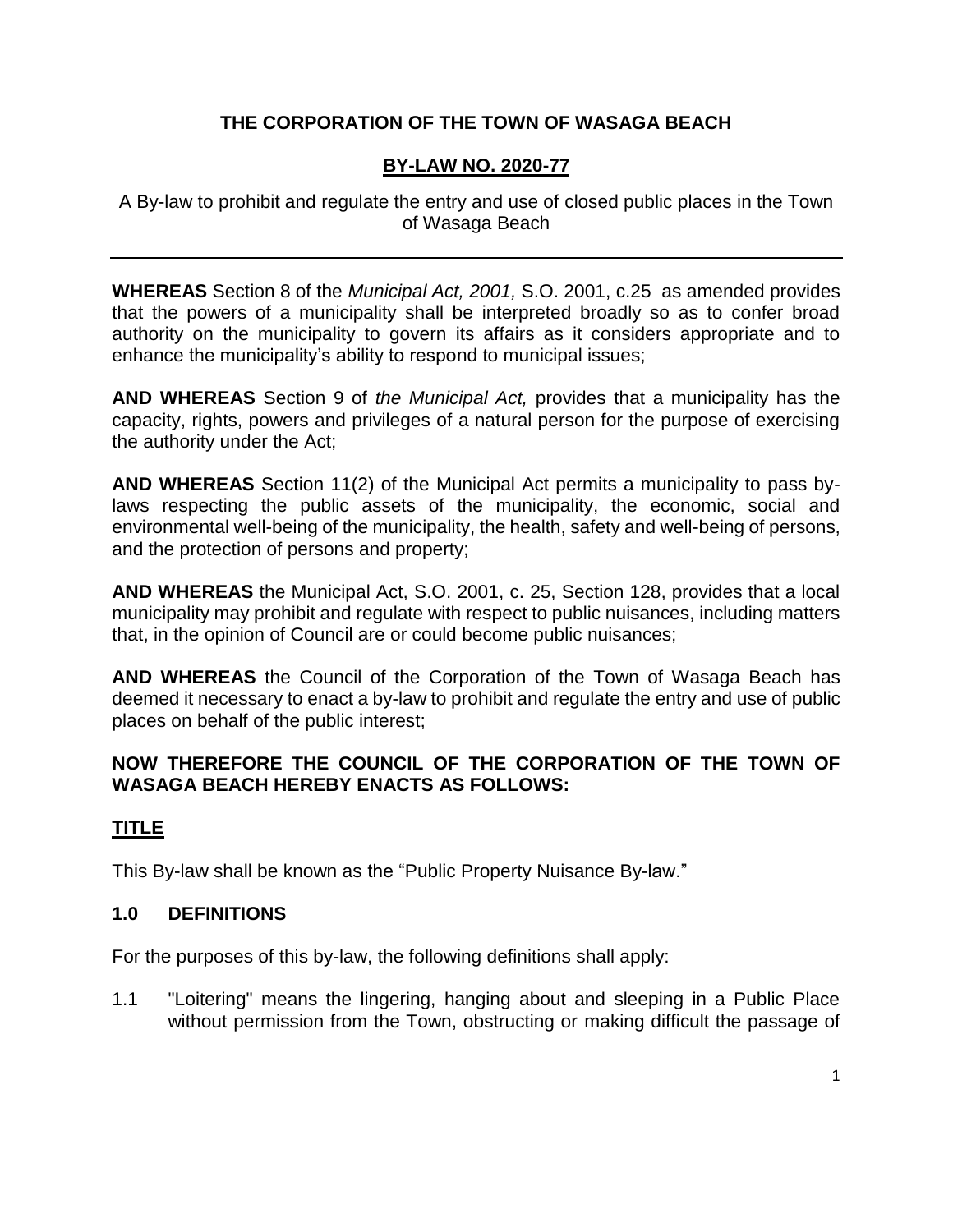persons or vehicles in a Public Place, or failing to move on after having been requested to do so.

- 1.2 "Occupier" includes a person who is in physical possession of premises, or a person who has responsibility for and control over the condition of premises or the activities there carried on, or control over persons allowed to enter the premises, even if there is more than one occupier of the same premises
- 1.3 "Officer" means a Municipal Law Enforcement Officer or Police Officer.
- 1.4 "Person" means any human being, association, firm, partnership, incorporated company, corporation, agent or trustee, and the heirs, executors or other legal representatives of a person to whom the context can apply, according to law.
- 1.5 "Public Place" means any property, location, lot, beach, facility, park, cemetery, parkette, parking lot, building (inside and outside), highway, sidewalk, recreational amenity, tennis court, ball diamond, campground, etc. owned by, occupied by or under the custody and control of the Town.
- 1.6 "Town" shall mean the Corporation of the Town of Wasaga Beach, its employees, Council, contractors and representatives.

#### **2.0 GENERAL CONDUCT**

- 2.1 No Person shall be in or on any Public Place which has been closed, or where entry has been prohibited, or deemed by the Town not to be occupied for any reason whatsoever.
- 2.2 No person shall loiter in or on any Public Place.
- 2.3 No person shall fail to leave a Public Place immediately after he or she is directed to do so by the Occupier of the premises or a person authorized by the occupier.

#### **3.0 ENFORCEMENT**

- 3.1 The provisions of this By-law may be enforced by an Officer.
- 3.2 Where any person contravenes any provision of this By-law, an Officer may direct such person to comply with this By-law. Every person so directed shall comply with such direction without undue delay.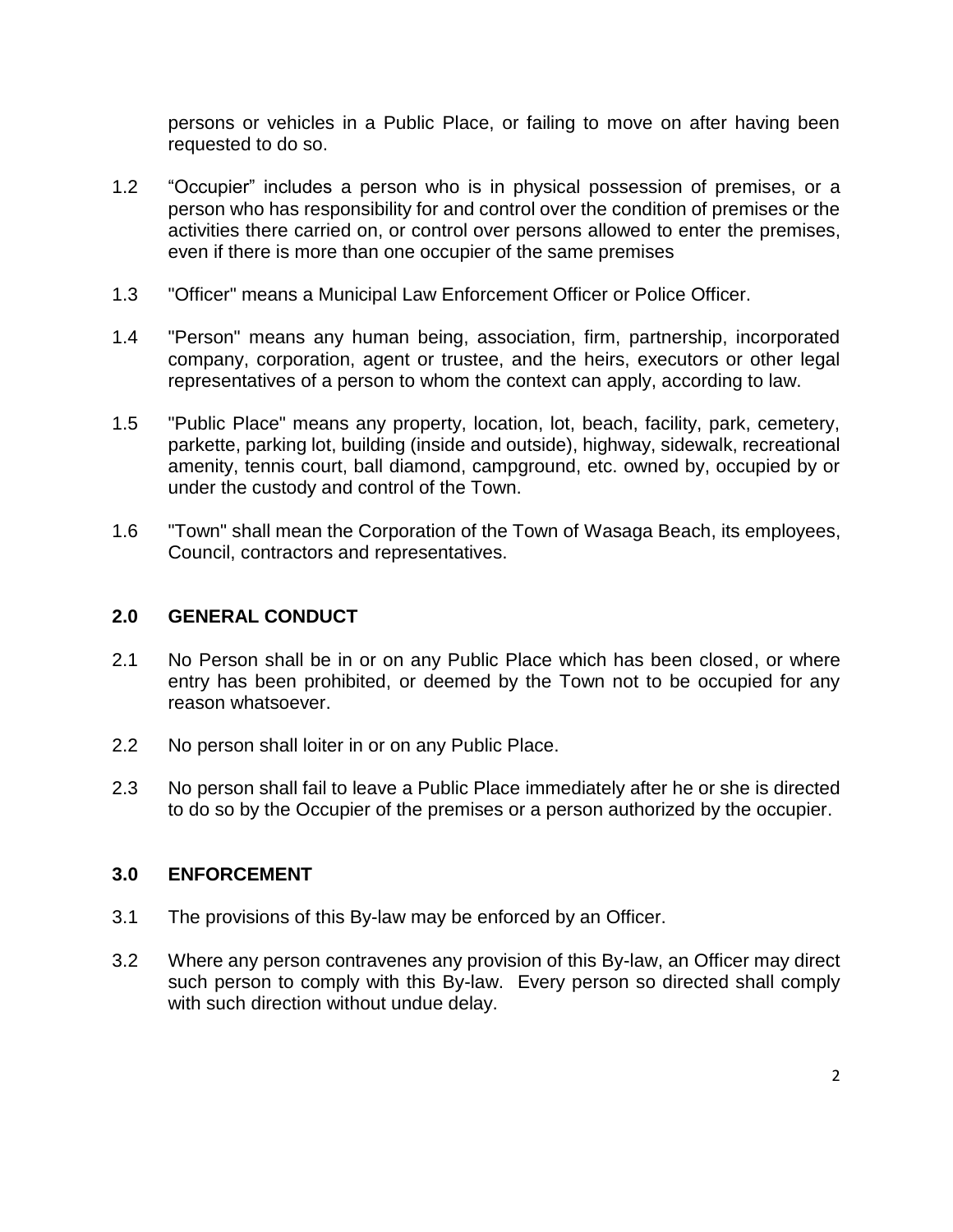3.3 Where an Officer has reasonable grounds to believe that a person has contravened any provision of this By-law, the Officer may require the name, address and proof of identity of that person, and the person shall supply that information. Failure to provide sufficient or any identification shall constitute obstruction of the Officer as set out in section 4.0 of this By-law.

#### **4.0 OBSTRUCTION**

4.1 No Person shall hinder or obstruct, or attempt to hinder or obstruct, any Officer exercising a power or performing a duty under this By-law.

### **5.0 PENALTY**

- 5.1 Any Person, who contravenes or fails to comply with any provision of this By-law is guilty of an offence and upon conviction is liable to a fine as provided for in the *Provincial Offences Act*, R.S.O. 1990, c. P.33, as amended.
- 5.2 Upon conviction any penalty imposed under this By-law may be collected under the authority of the *Provincial Offences Act*, R.S.O 1990, c. P.33, as amended.
- 5.3 Every person who is convicted of an offence, is liable to a maximum fine of \$25,000 for a first offence and a maximum fine of \$50,000 for a subsequent offence.
- 5.4 Upon conviction, in addition to any other remedy and to any penalty imposed by this Chapter, the court in which the conviction has been entered and any court of competent jurisdiction thereafter may make an order prohibiting the continuation or repetition of the offence by the person convicted.
- 5.5 Where it is deemed appropriate by the Town and in addition to any other fine or penalty, the following corrective actions may be implemented:
	- 5.5.1 The person in violation will be removed from the Public Place but permitted re- entry later in the same day;
	- 5.5.2 The person in violation will be removed from the Public Place but permitted re-entry at some point in the future, generally not to exceed a ban of more than one month;
	- 5.5.3 The person in violation will be removed from the Public Place and not permitted re-entry. A total ban will be dependent upon the nature of the violation and may include legal remedies to support a total ban.